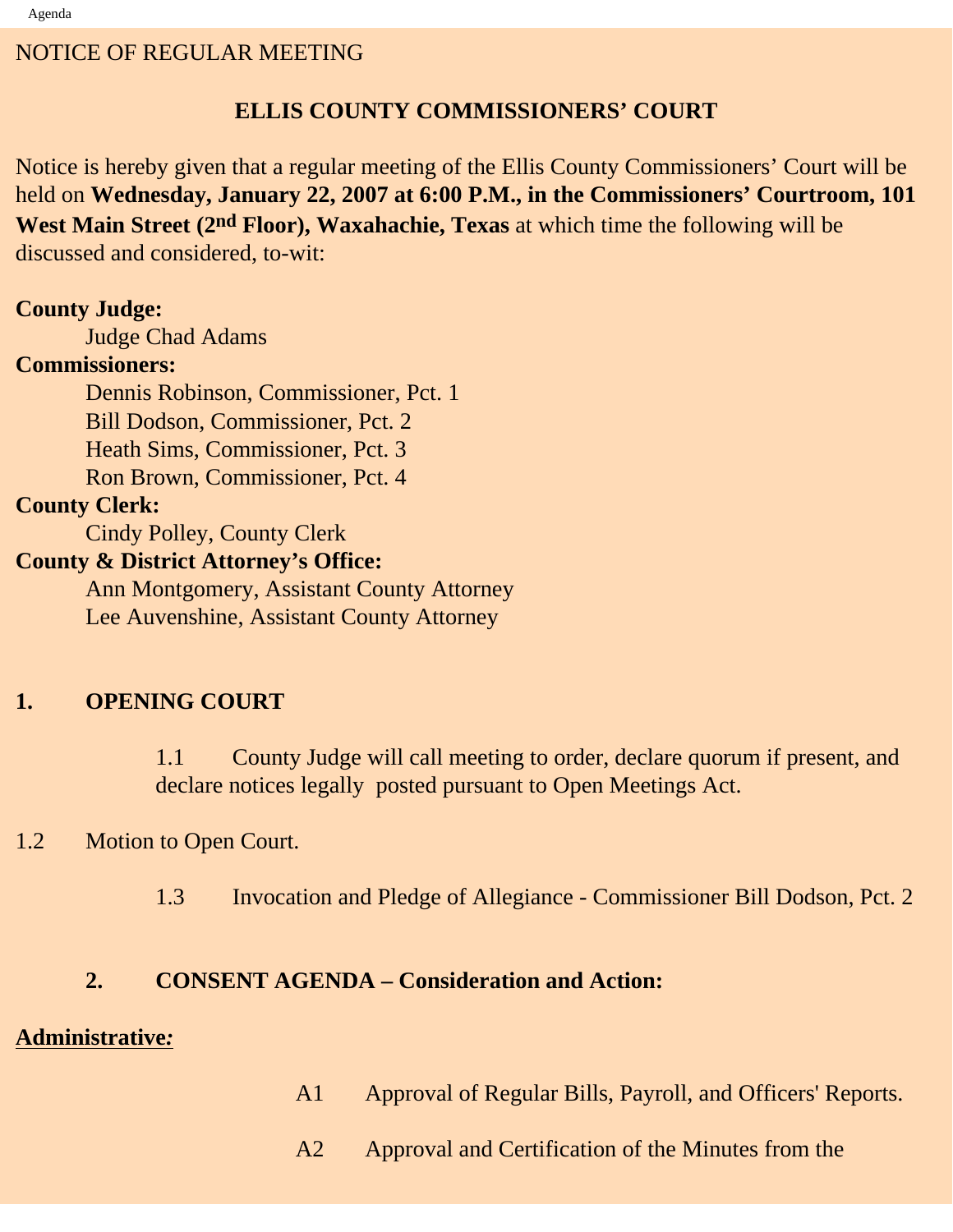| Commissioners' Court Agenda dated: |             |
|------------------------------------|-------------|
| Regular Agenda                     | November 13 |
| November 15                        |             |
| Regular Agenda                     | November 27 |
|                                    |             |

 A3 Approval of the December 2006 Travel Reports of the Texas Cooperative Extension Office

> Mark Arnold, Agriculture Page Bishop, 4-H Rita Hodges, Family & Consumer Sciences

#### **Financial:**

F1 From 5-011-0704-0911 Gravel to 5-011-0704-0909 Repair/Parts – Heath Sims, Commissioner, Pct. 3

F2 From 5-001-0501-0801 Supplies to 5-001-0510-0802 Equipment – Bill Woody, JP, Pct. 1

F3 From 5-005-0703-0807 Gen. Misc to 5-005-0702-0805 Conference/Dues – Heath Sims, Commissioner, Pct. 3

F4 From 3-004-0000-0302 R/B Fund Balance Carryover to 5-004-0652-0918 Computer – Bill Dodson, Commissioner, Pct. 2

F5 From 5-001-0140-0560 Compensatory/Fringe to 5-001-0180-0502 Salary, 5-001-0180-0553 Social Security, 5-001-0180-0554 Retirement. 5-001-0180-0833 Extra Court Reporters – Chad Adams, County Judge

# **Simplified Plat**

2.1 Seeds Addition, 2 lots, William Seeds, Pct. 4

# **3. ADMINISTRATIVE**

3.1 Consideration and action to approve a proclamation honoring the 127<sup>th</sup> Anniversary of the Wayman Chapel African Methodist Episcopal Church in Ennis on the occasion of the church receiving a Texas State Historical Marker. Bill Dodson, Commissioner, Pct. 2

3.2 Consideration and action to approve the reappointment of the following people to serve a two year term on the Ellis County Historic Commission: Precinct 1: Shirley Graves, Virginia Duff, Susie Toal, Helen Prude,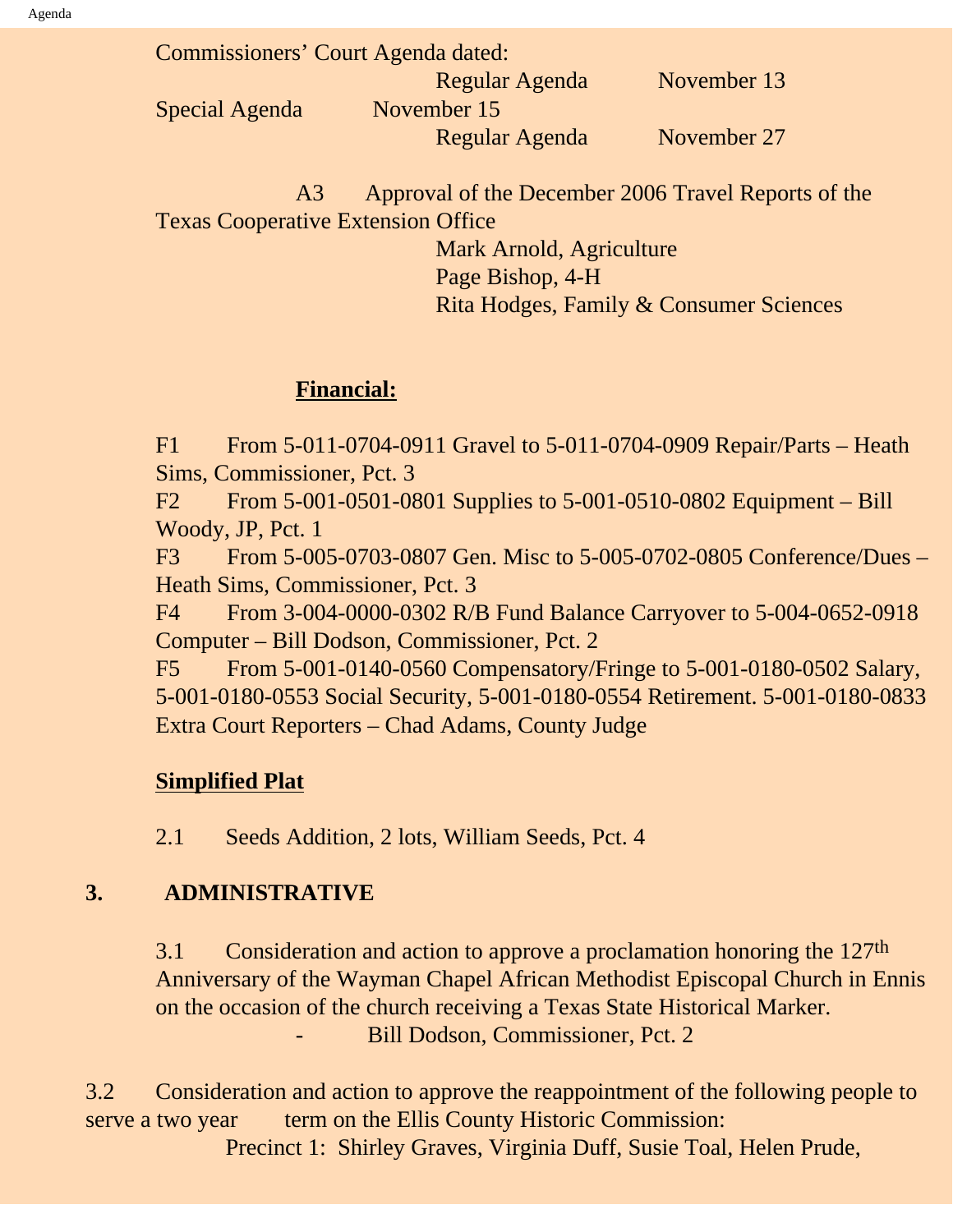Agenda

Virginia Kellum

 Precinct 2: Mary Helen Gentry, Reeda Peel, James C. Templin Precinct 3: Harold Dorsey, Wilma Dorsey, Edwin Farrar, Carol Farrar, Margaret Felty Shannon Simpson, Carolyn Robinson, William Robinson, Nancy Post, Larry Felty

Precinct 4: Jane Dickinson, Sylvia Smith, Betty Dillard, Nana Lou Dudley, Karen Esberger, Carolyn Miracle, Jimmie Faye Bynum

- Sylvia Smith, Chair, Ellis County Historic Commission

- Holly Davis, Special Projects Director

3.3 Consideration and action to approve the appointment of the following people to serve a two year term on the board of Child Welfare Services.

- Sylvia Smith, Child Welfare Board

3.4 Consideration and action to approve a resolution supporting Low Income Repair and Replacement Assistance Program (LIRAP) improvements with a presentation from the Shannon Stevenson, Air Quality Operations Manager for North Central Texas Council of Governments.

- Holly Davis, Special Projects Director

3.5 Consideration and action to approve a resolution supporting the Texas Emissions Reduction Plan (TERP).

Shannon Stevenson, North Central Texas Council of **Governments** 

3.6 Consideration and action to amend the FY 2006-2007 Budget to add the position of Part-Time Clerk I, not to exceed 25 hours/week, in the office of Justice of the Peace, Precinct 3.

Chad Adams, County Judge

3 .6 Consideration and action to approve a lease agreement between Ellis County and the City of Midlothian for offices for Justice of the Peace and Constable of Precinct 4.

Joe White, Ellis County Engineer

3.7 Consideration and action to approve a lease agreement between Ellis County and William H. Getzandaner, Jr. for office space for Ellis County Offices. Joe White, Ellis County Engineer

## **4. DEPARTMENT OF COUNTY DEVELOPMENT**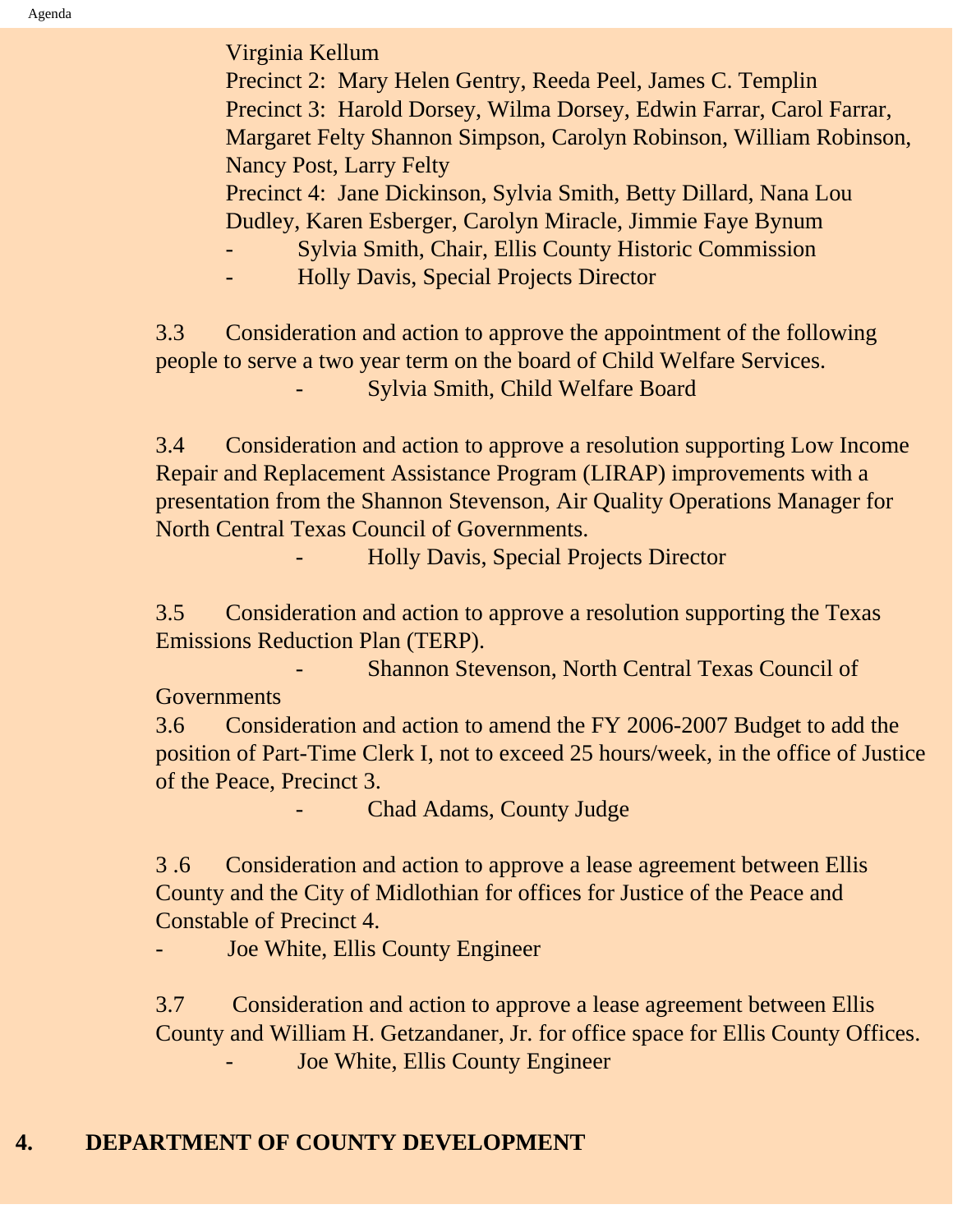# **Consideration and action regarding the following presented by Delton Ake, Director Department of Development:**

4.1 Public Hearing regarding conditions which constitute a public nuisance on property located at 5000 Vaca Read, near Waxahachie, Texas and regarding potential action by Ellis County to abate the public nuisance. This hearing has been timely requested by the purported owner, Adam Gonzales, pursuant to Chapter 343 of the Texas Health and Safety Code.

Lee Auvenshine, Assistant County Attorney

4.2 Pursuant to Chapter 343 of the Texas Health and Safety Code to approve expenditure of county funds to abate the nuisance located at 5000 Vaca Road, near Waxahachie, Texas, to assess the cost of such abatement to the purported owner, Adam Gonzales, and to place a lien against the property to ensure payment for the amount expended by Ellis County.

Lee Auvenshine, Assistant County Attorney

4.3 To approve the location of 7040 South FM 157, Venus, TX for a *slaughter house*, Pct. 4

## **5. RECESS TO CONVENE TO EXECUTIVE SESSION**

#### **6. EXECUTIVE SESSION**

"The Commissioners' Court of Ellis County reserves the right to adjourn into **Executive Session** at any time during the course of this meeting to discuss any of the matters listed in this agenda, in the order deemed appropriate, as authorized by Texas Government Code §551.071**,** or to seek the advice of its attorney and/or other attorneys representing Ellis County on any matter in which the duty of the attorney to the Commissioners' Court under the Texas Disciplinary Rules of Professional Conduct of the State Bar of Texas clearly conflicts with Texas Government Code Chapter 551 or as otherwise may be permitted under §551.071."

# 7. ADJOURNMENT OF EXECUTIVE SESSION

# **8. ADJOURNMENT**